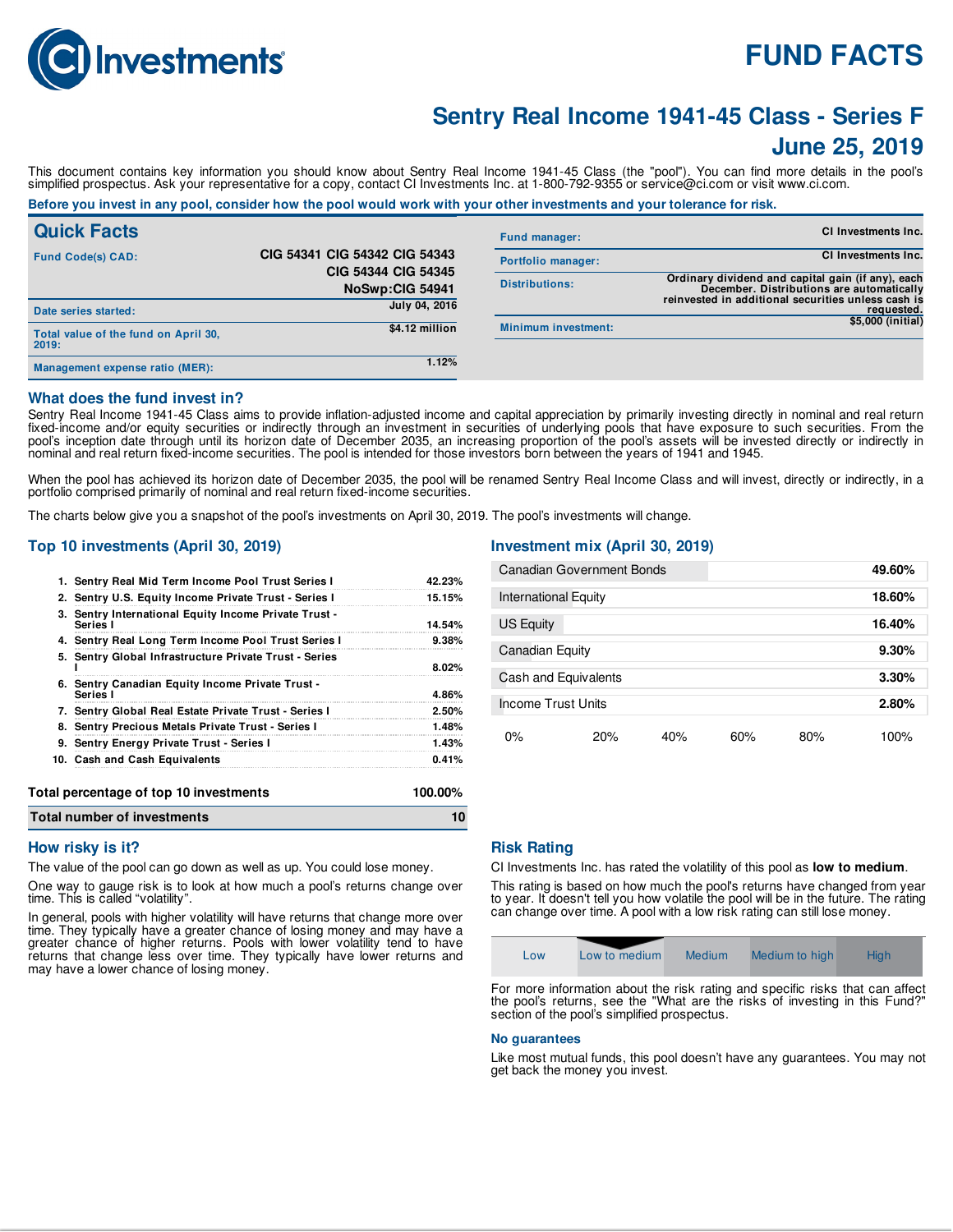### **Sentry Real Income 1941-45 Class - Series F**

#### **How has the fund performed?**

This section tells you how Series F securities of the pool have performed over the past 2 years. Returns are after expenses have been deducted. These expenses reduce the pool's returns.

#### **Year-by-year returns**

This chart shows how Series F securities of the pool performed in each of the past 2 years. The pool dropped in value in 1 of the 2 years. The range of returns and change from year to year can help you assess how risky the pool has been in the past. It does not tell you how the pool will perform in the future.



#### **Best and worst 3-month returns**

This table shows the best and worst returns for Series F securities of the pool in a 3-month period over the past 2 years. The best and worst 3-month returns could be higher or lower in the future. Consider how much of a loss you could afford to take in a short period of time.

|                    | <b>Return</b> | 3 months ending   | ∕ If you invested \$1,000 at the beginning of the period |
|--------------------|---------------|-------------------|----------------------------------------------------------|
| <b>Best return</b> | 5.7%          | April 30, 2017    | Your investment would rise to \$1,057                    |
| Worst return       | -4.7%         | December 31, 2018 | Your investment would drop to \$953                      |

#### **Average return**

A person who invested \$1,000 in Series F securities of the pool on the series' start date would have had \$1,118 as of April 30, 2019. This works out to an annual compound return of 4.1%.

#### **Who is this fund for?**

This pool may be suitable for you if you:

- are willing to accept a low to medium degree of risk
- $\bullet$ are born between the years of 1941 and 1945 and are seeking inflation-adjusted income (or seeking inflation-adjusted income similar to that of an investor born between the years of 1941 and 1945) and seeking the potential for capital appreciation
- are planning to hold your investment for the long term

#### **A word about tax**

In general, you'll have to pay income tax on any money you make on a pool. How much you pay depends on the tax laws where you live and whether or not you hold the pool in a registered plan such as a Registered Retirement Savings Plan, or a Tax-Free Savings Account. Keep in mind that if you hold your pool in a non-registered account, pool distributions are included in your taxable income, whether you get them in cash or have them reinvested.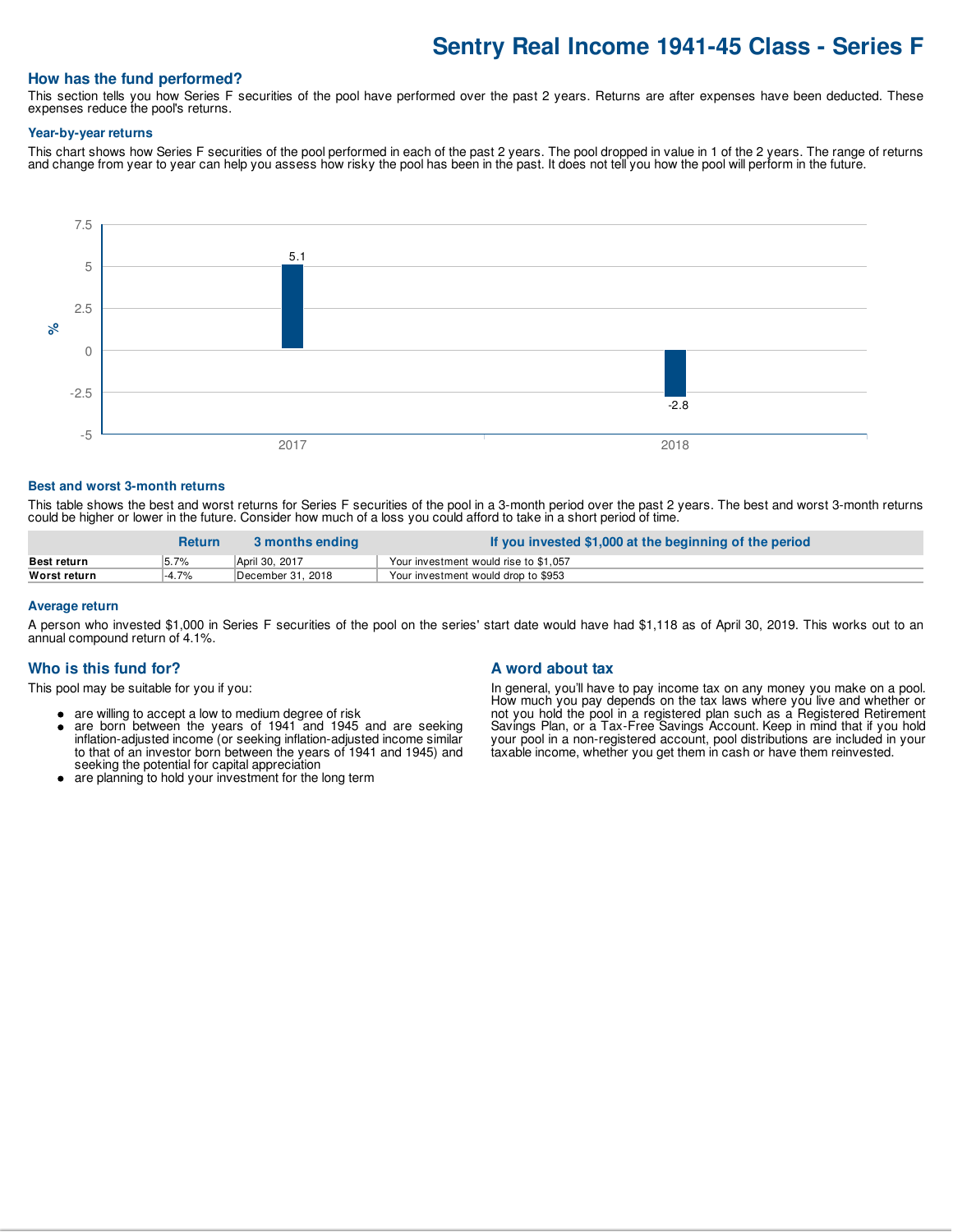## **Sentry Real Income 1941-45 Class - Series F**

#### **How much does it cost?**

The following tables show the fees and expenses you could pay to buy, own and sell Series F securities of the pool. The fees and expenses - including any commissions - can vary among series of a pool and among pools. Higher commissions can influence representatives to recommend one investment over another. Ask about other pools and investments that may be suitable for you at a lower cost.

#### **1. Sales charges**

No sales charge is paid when you own Series F securities of the pool.